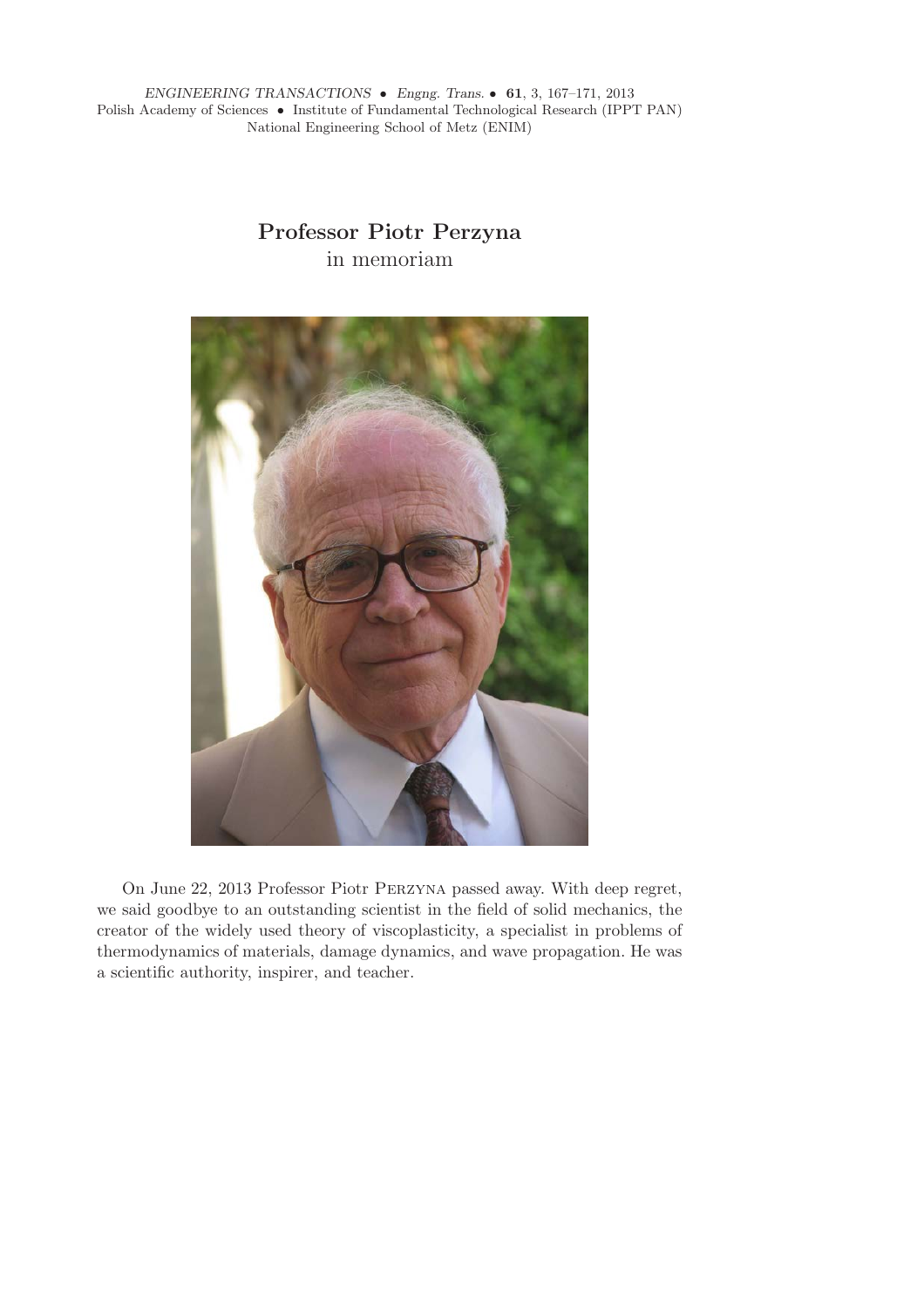Piotr Perzyna was born August 1, 1931 in Niedźwiada near Łowicz. In the years 1946–1951 he attended the Secondary School named after J. Poniatowski in Łowicz, in 1951 he began his studies at the Warsaw University of Technology. The beginnings of his research and teaching activities date back to his student days. In 1953, while still a student at the Faculty of Mechanical Engineering, Technology and Construction of the Warsaw University of Technology, he was hired as an assistant in the Department of Mechanics directed by prof. Wacław Olszak. On 28 June 1956 he graduated and received his Master Degree in Engineering. Further scientific work of Professor was carried out in the newly established Institute of Fundamental Technological Research of the Polish Academy of Sciences (IPPT PAN) in Warsaw. Professor Perzyna had been involved in this research centre for more than 45 years, being successively employed in the Department of Mechanics of Continuous Media at the positions of: senior assistant since 1956, assistant professor since 1959, associate professor since 1964, professor extraordinarius since 1971, and full professor since 1978. Since January 1964 Professor Perzyna was Head of the Division of Theory of Viscoplasticity, and since February 1979 he was Head of the Division of Theory of Inelastic Materials in IPPT PAN until retirement. Since 1974 he was a member of the Scientific Council of IPPT PAN, presiding in many of its committees. For three terms he served as Head of the Section of Solid Mechanics in Committee on Mechanics of Polish Academy of Sciences. in the years 1978–1980 he was the Head of the Doctoral Study at the IPPT PAN and in the years 1980–1982 he was the Deputy Director for Research of the IPPT PAN.

In 1959, in IPPT PAN, he received a PhD degree in Technical Sciences (supervised by Prof. Wacław Olszak), and on 25 April 1963 he received a degree of Doctor of Sciences. In the years 1961–1962 he held a postdoctoral position in the team of Prof. William Prager, the Division of Applied Mathematics, Brown University, Providence, R.I., USA.

In the years 1963–1973 he taught a monographic series of lectures on the Theory of Plasticity and Thermodynamics of Inelastic Materials at the Faculty of Mathematics, University of Warsaw. In the years 1969–1970 he was an NSF Senior Fellow at the Department of Engineering Mechanics, University of Kentucky, Lexington, USA. In 1982 and 1985 he worked as an CNRS Visiting Professor at Université Poitiers in France, and in 1982 he was a Visiting Professor at Brown University, Providence, R.I., USA. In 1985 he worked as a Visiting Professor at MIT, Cambridge, Mass., USA, and as a Visiting Professor at Tokyo University, Japan. In 1988–1991 he was an DFG Visiting Professor at the Universität Hannover in Germany.

Solid mechanics was Professor's main area of research. Piotr Perzyna was a co-founder of a new discipline – the theory viscoplasticity. His work in this area became the basis for extensive research in a number of domestic and for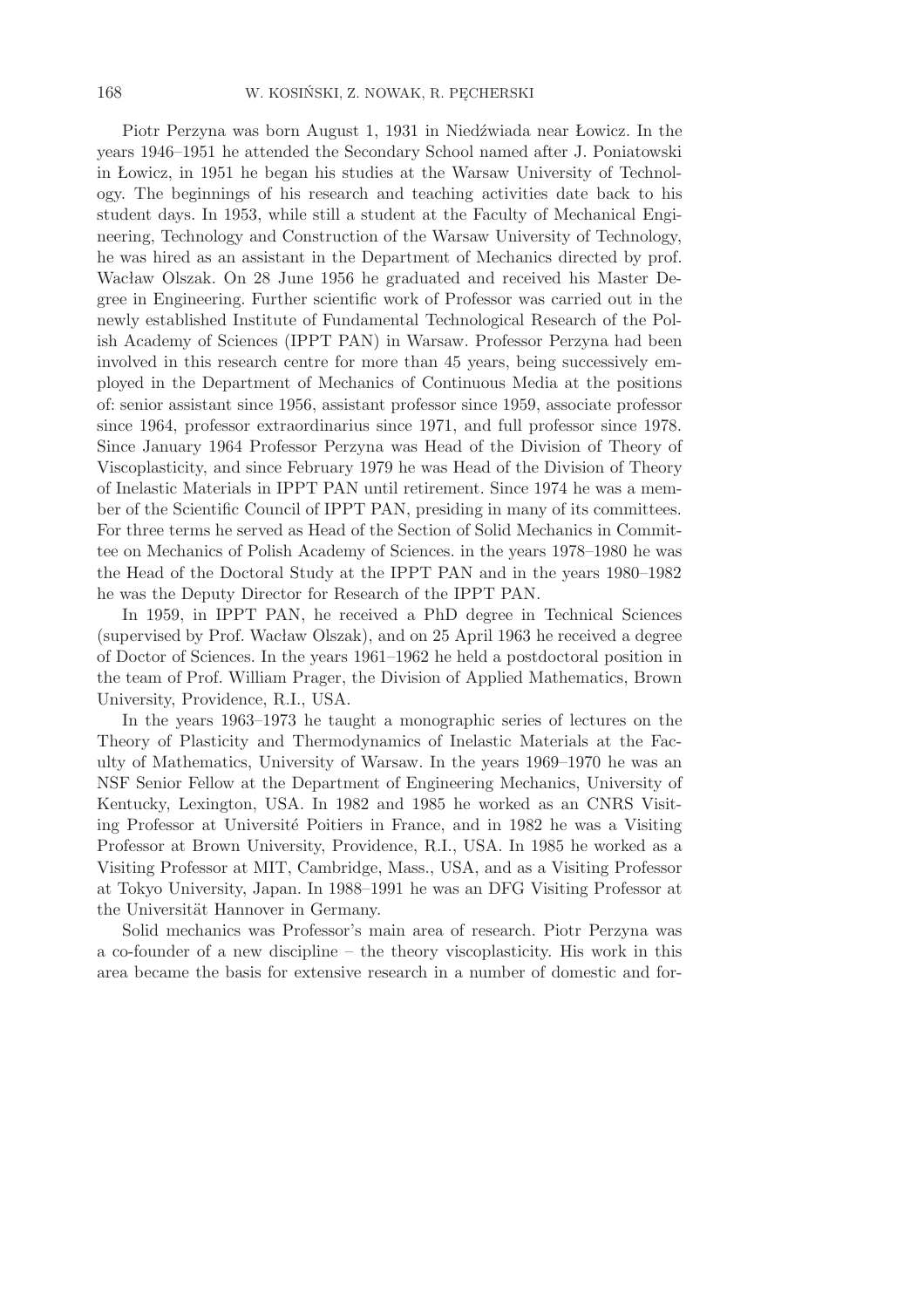eign scientific centres. Research and results achieved in the field of constitutive modelling of inelastic materials for describing localization and damage are of special interest. Professor Piotr Perzyna proposed an original way of description within the domain of the thermodynamic structure with internal parameters. The choice of a set of internal parameters is justified by both the physical basics and experimental observations. This concept has been widely used for investigation of the localization and damage phenomena in monocrystalls and polycrystalline materials by analytical methods. This period had also resulted in formulating the criteria of localization of plastic deformation. Due to this, a detailed research on the influence of different effects on the occurrence of the phenomenon of localization was done. Professor Piotr Perzyna also achieved original results in the field of instability research of plastic flow processes and in the theory of damage. The results of these studies are of particular importance for the development of numerical methods and computer simulation of plastic flow processes. The developed numerical procedures are stable and allow to study the phenomena of localization and damage. This makes them widely cited and further developed in a number of national and international research centres.

Professor Piotr Perzyna obtained very interesting results in the field of thermodynamics of inelastic materials, as well as for dynamical and wave problems. His work in the field of description of the mechanical properties of irradiated materials were of great practical and theoretical importance. It is worth noting that subjects of PhD dissertations in various foreign scientific centres (e.g. Delft University of Technology, MIT, Tokyo University, George Washington University, Grenoble University, Barcelona University of Technology) are often inspired by the results of Professor Perzyna's research.

Many chapters in the currently published scientific monographs on the theory of plasticity describe in detail Professor Piotr Perzyna's results in the theory of viscoplasticity and constitutive modelling for describing localization and damage. After retirement he did not change his way of life and remained active in the work of the Scientific Council of the Institute of Fundamental Technological Research of the Polish Academy of Sciences, came to the Institute several times a week, was actively involved as an advisor, colleague and co-author of articles with his younger colleagues or students. He was still creative and looking for new topics. For example, in the recent years, he worked with passion on the issues of existence of Hamilton's variational principle for dissipative bodies and possible consequences of the invariance of the functional of action, and a joint publication with Witold Kosiński in the Archives of Mechanics is the result of this activity.

Professor Piotr Perzyna participated in a large number of international conferences and had been invited to their scientific committees and to deliver plenary lectures. Since 1964, he participated in all International Congresses of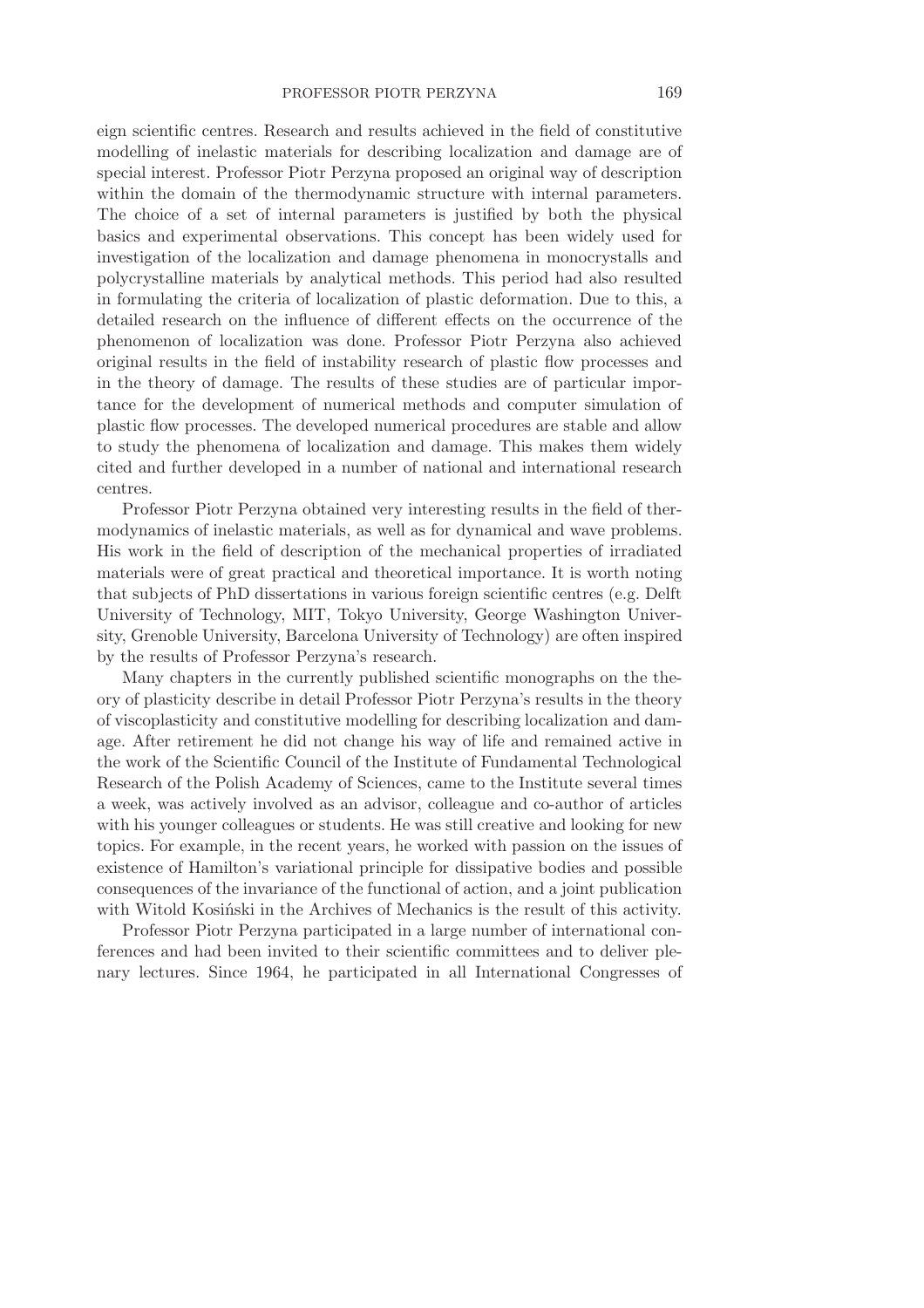Theoretical and Applied Mechanics (IUTAM), presenting there papers based on his own research. At the Congress of IUTAM in Toronto in 1980, he was asked to deliver a plenary lecture. He participated in many IUTAM Symposia and EUROMECH Colloquia. He was the organizer of international conferences, responsible for the scientific level of these meetings. Because of his extensive, friendly contacts he had always been able to accumulate the most prominent scientists at these meetings, providing the highest level to the events. He organized three EUROMECH Colloquia himself in 1972, 1979, and 1986. He was also the main organizer of the XVI-th Polish Solid Mechanics Conference (Krynica 1974) and XXXIII-th Polish Solid Mechanics Conference (Zakopane, 2000). In 1978, 1980, 1988, and 1997, he organized international courses at the European Centre for Mechanics CISM in Udine, Italy. In 1981–1986 Professor Piotr Perzyna was a member of the European Committee for Mechanics (EUROMECH).

Since 1964, for 30 years he was a member of the Editorial Board of the Archive of Applied Mechanics and Engineering Transactions. From 1972 to 2002 he was a member of the Editorial Board of the Library of the Applied Mechanics, IPPT PAN. In the years 1991–1996 he was a member of the Advisory Board of the International Journal of Plasticity, Pergamon Press; from 1990 to 1996, a member of the Advisory Board of International Journal of Impact Engineering, Pergamon Press; and from 1992 to 1998, a member of the Advisory Board of the JSME International Journal of Mechanics and Material Engineering, the Japan Society of Mechanical Engineers; from 1992 to 1997 a member of the Advisory Board of the European Journal of Mechanics.

The creative achievements of Professor include six scientific monographs, two university textbooks, and about 270 original scientific works, the vast majority of which were published in reputable journals currently covered by Thomson Reuters databases. Professor's publications are widely cited, and a few of them belong to the most frequently cited Polish works in the field of technical and mathematical sciences (works from the years 1963, 1966, 1971, 1978). The theory of viscoplasticty created by Professor is widely discussed also in the most significant monographs published in prominent scientific publishing houses. Moreover, Professor is author or co-author of more than twenty books, including one of the first in the world books on plasticity in 1966. Citations of Professor's work are not limited to the publications listed in the Web of Science databases. Hundreds of doctoral and postdoctoral works referring to the issue of plasticity always discuss the fundamental results of Professor Perzyna.

Looking at the impressive number of his international research internships, professors' visits, and travels to the most prestigious conferences in the world, one can say without a doubt that he belonged to a small group of truly world scientists, for whom, even during the difficult years of our post-war history, borders did not constitute a major barrier.